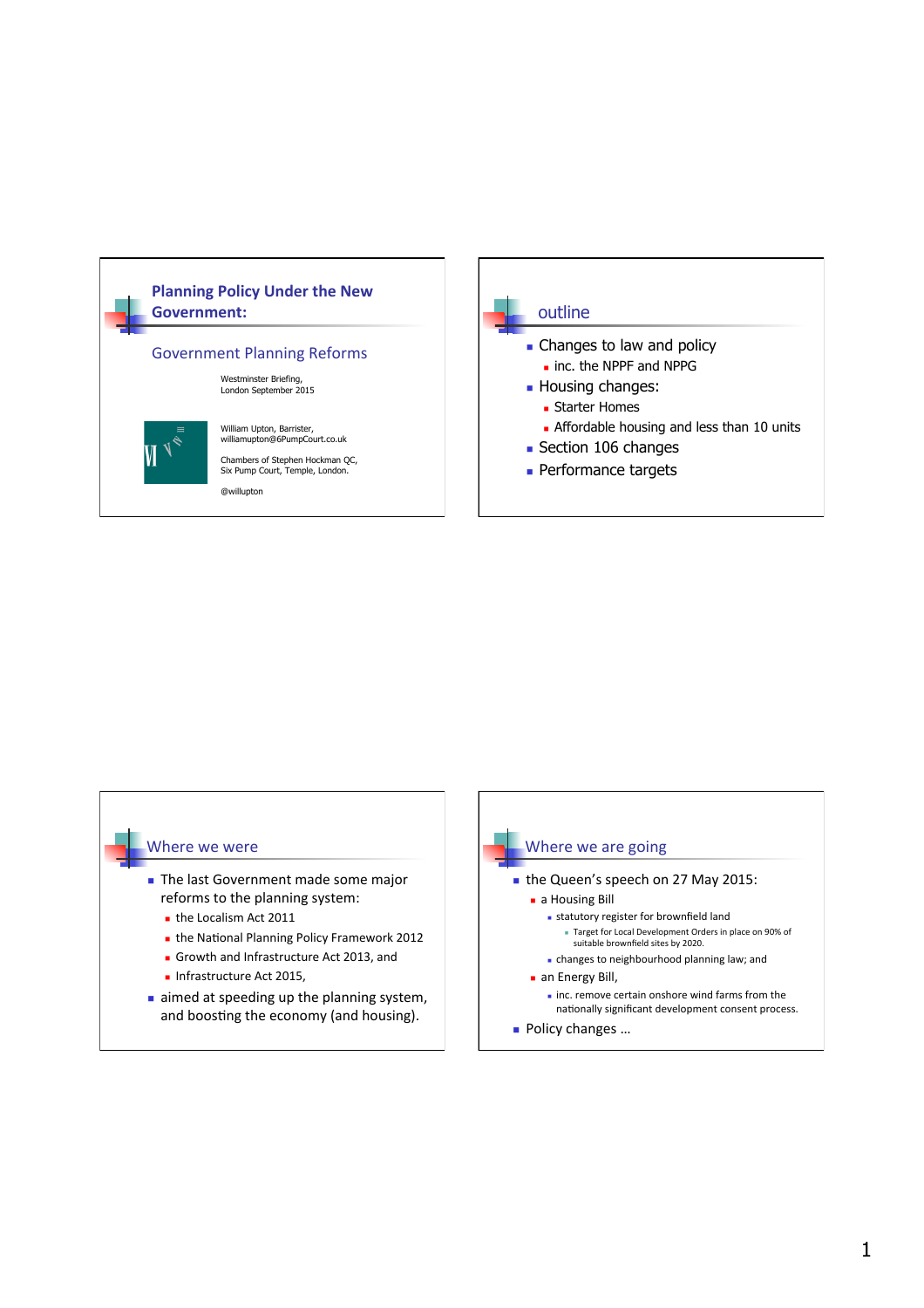

# **9: Planning freedoms and more houses to buy**  The UK has been incapable of building enough homes to keep up with growing demand. This harms productivity and restricts labour market flexibility, and it frustrates the ambitions of thousands of people who would like to own their own home. The government will:

- $\blacksquare$  introduce a new zonal system which will effectively give automatic permission on suitable brownfield sites
- $\blacksquare$  take tougher action to ensure that local authorities are using their powers to get local plans in place and make homes available for local people, intervening to arrange for local plans to be written where necessary

#### July 2015 Productivity Plan: ch.9

- **n** Local plan intervention by the Secretary of State;
- n zonal system for brownfield land creating automatic permission for housing;
- tighter performance regime (50%) designed to encourage faster application processing times;
- $\blacksquare$  allow major infrastructure projects with "an element" of housing to be considered as part of the Planning Act 2008 DCO regime
- $p$  proposals for s.106 dispute resolution process



- $e$  extend the Right to Buy
- 
- 200,000 Starter Homes to be built by 2020
- **n** Still possible:
	- **Extend the temporary pd right to convert** office space into residential dwellings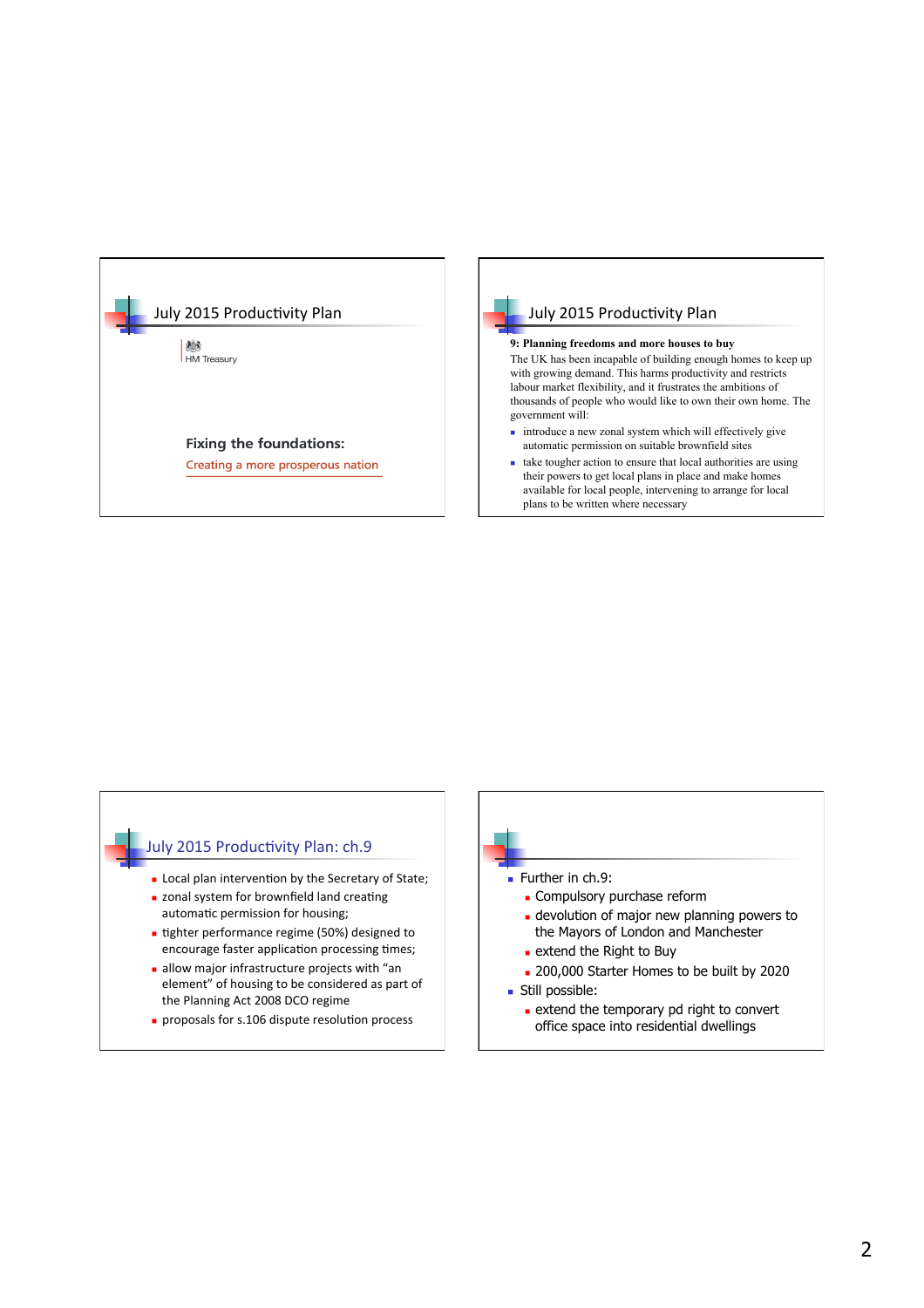



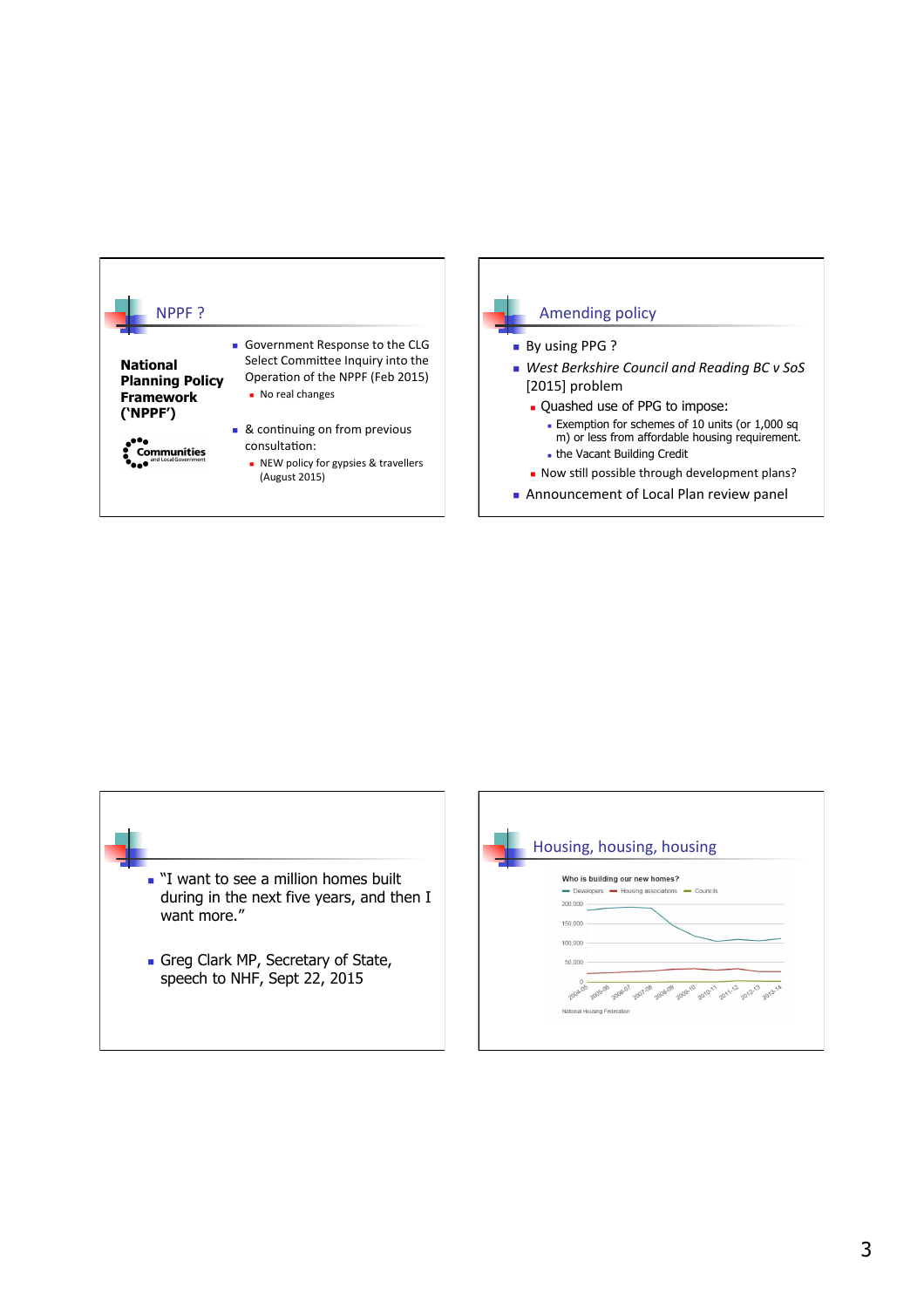

#### **Starter Homes**

- **n** "Starter Homes exception sites", DCLG Guidance, March 2015
- n ambition now to get 200,000 Starter Homes built by 2020 (was 100,000 in March!)
- $\blacksquare$  In effect, presumption in favour of Starter Home developments on 'exception sites'
- $\blacksquare$  Rural exceptions sites added as well
- **Executed Local plan category as well**

#### **Starter Homes**

- $\blacksquare$  expected to be on land that has been in commercial or industrial use, and which has not currently been identified for residential development
	- **n** "Where applications for Starter Homes come forward on such exception sites, they should be approved unless the LPA can demonstrate that there are overriding conflicts with the NPPF that cannot be mitigated"

### **Starter Homes**

- n offered for sale at a minimum of 20% below its open market value of the property
- $\blacksquare$  offered to people who have not previously been a home buyer and want to own and occupy a home, and who are below the age of 40 at the time of purchase
- $\blacksquare$  s106 restrictions to ensure that Starter Homes are not re-sold or let at their open market value for 5 years following the initial sale.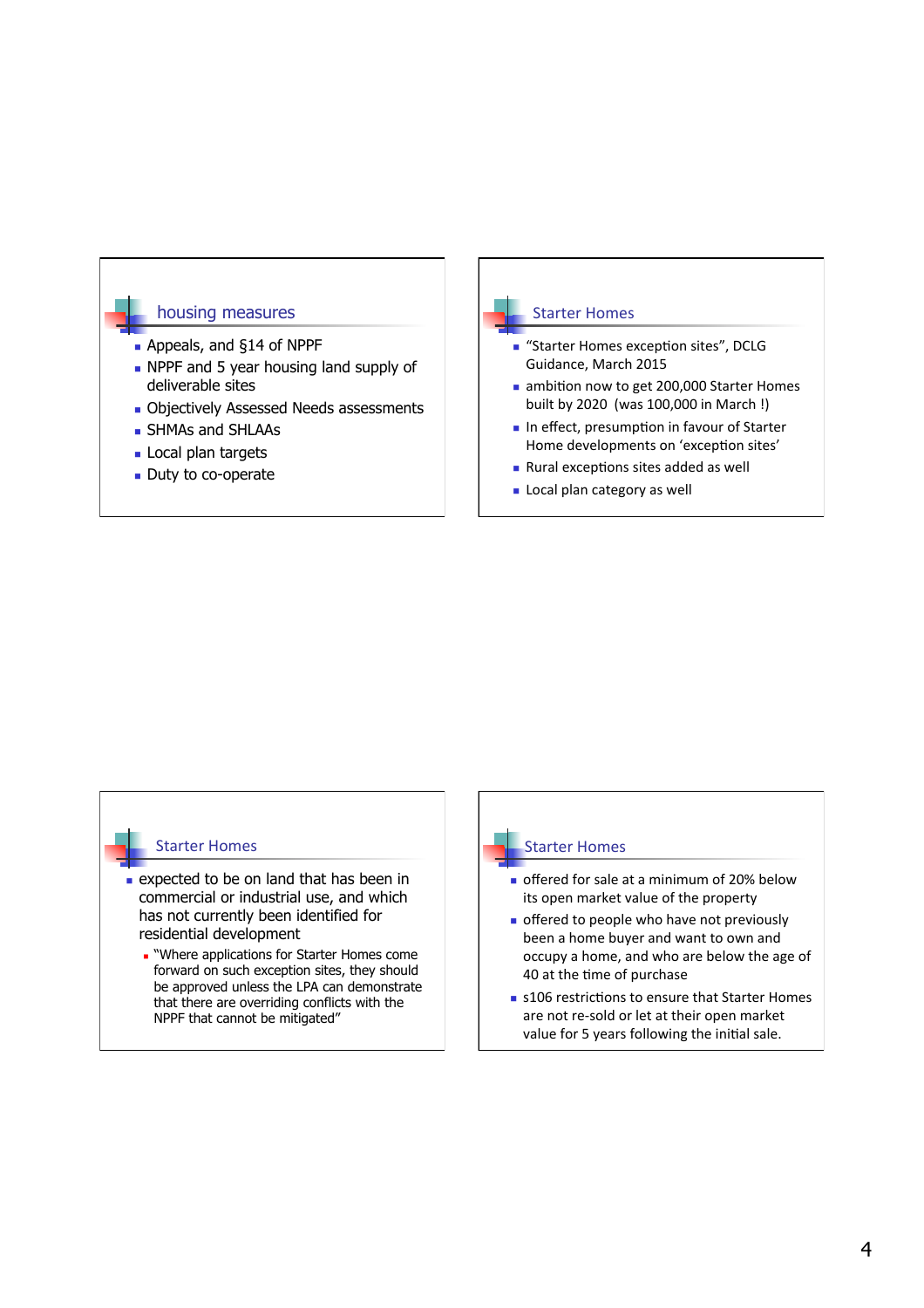

n Intermediate Affordable Housing?

- $\blacksquare$  Right to buy
- $\blacksquare$  Housing association chiefs and Tories propose right-to-buy deal

## Planning obligations

- $\blacksquare$  consultation, "Section 106 planning obligations speeding up negotiations",
	- **published on 20 February 2015**
	- Govt Response, 25 March 2015
	- **n** Seen in the NPPG changes already
		- n promoting the use of standard clauses and
	- n promoting greater use of pre-application engagement by all parties.
- n Productivity Plan, July 2015: ...



- stall preventing development; **using standardised documents to avoid**
- agreements being drafted from scratch for each and every application;